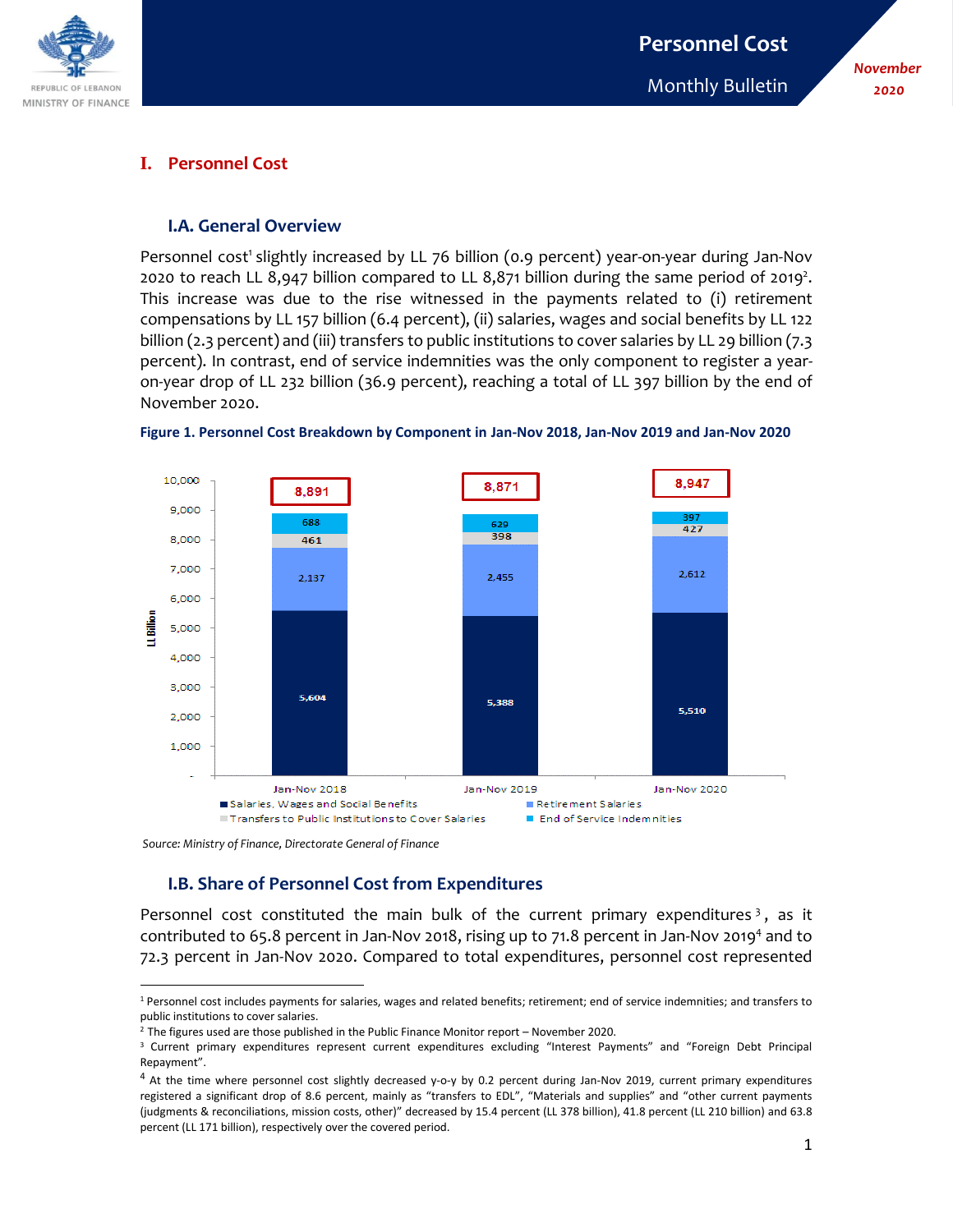

35.6 percent of total expenditures in Jan-Nov 2018, rising up to 39.0 percent of the total in Jan-Nov 2019 and keeping the upward trend afterwards to reach an unprecedented share of 51.0 percent from total expenditures during the same period of 2020. The main reason behind the increase in the personnel cost as a share of total expenditures lies in a significantly lower expenditure base with a year-on-year drop of 8.9 percent and 22.8 percent<sup>5</sup> during Jan-Nov 2019 and Jan-Nov 2020 respectively.

The following figures represent the composition of total expenditures and current primary expenditures during the first eleven months of 2020:



**Figure 2. Composition of Total Expenditures and Current Primary Expenditures in Jan-Nov 2020**

*Source: Ministry of Finance, Directorate General of Finance* 

*N.B.: Other expenditures mainly include payments to hospitals, judgments and reconciliation, mission costs, accounting adjustments and external services.* 

# **II. Salaries, Wages, and Related Benefits**

Payments for salaries, wages and related benefits increased by LL 122 billion year-on-year to reach LL 5,510 billion in Jan-Nov 2020. Overall, this growth was mainly the result of a LL 188 billion (38.0 percent) increase in allowances paid to the military personnel added to a LL 65 billion (26.1 percent) rise in the Government subscription and contributions to the public employees Cooperative. These increases were partly offset by respective drops of LL 96 billion (8.8 percent) and 24 billion (0.9 percent) in salaries and wages paid respectively to the education and military personnel.

In terms of composition, "salaries and wages" constituted  $76.2$  percent<sup>6</sup> of total payments for salaries, wages and related benefits to public sector employees in Jan-Nov 2020, followed by "allowances" (12.4 percent)<sup>7</sup> and "employment benefits" (3.2 percent), while "other payments" and "unclassified allowances" represented the remaining 8.2 percent of the total.

Furthermore, salaries, wages and related benefits increased as a share from total primary spending from 36.0 percent in Jan-Nov 2019 to 37.0 percent in Jan-Nov 2020.

The following figures represent the primary spending breakdown by component during the period under review.

l

 $<sup>5</sup>$  Highly driven by the sharp drop in interest payments by 66.8 percent (LL 5,000 billion) after the Government opted for a default in</sup> terms of Eurobonds' maturities starting March 2020.

 $6$  Down from 80.2 percent during the same period of 2019.

 $7$  Compared to a share of 9.2 percent in Jan-Nov 2019.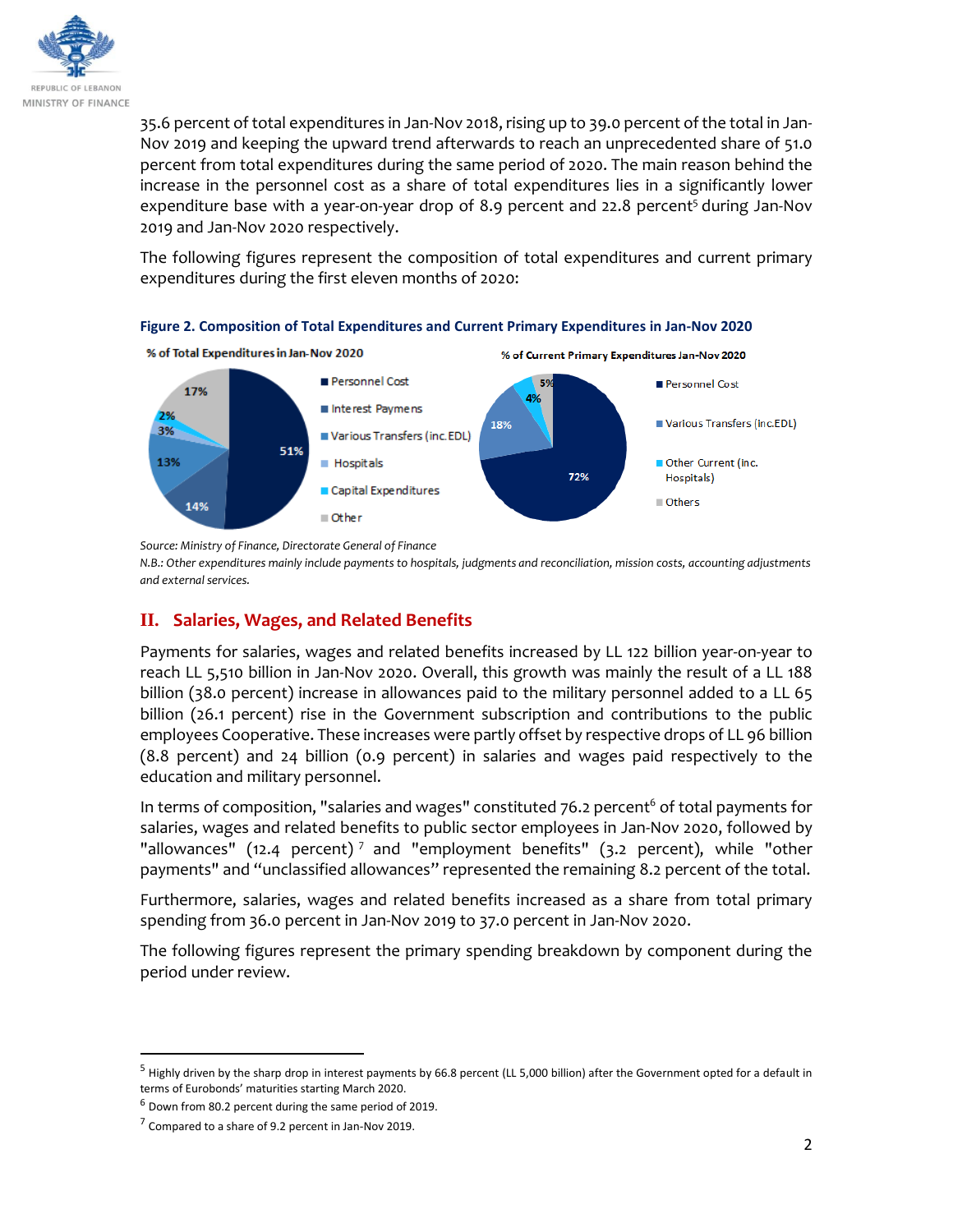

#### **Figure 3. Primary Spending Breakdown by Component during Jan-Nov 2019 and Jan-Nov 2020**



*Source: Ministry of Finance, Directorate General of Finance* 

*N.B.: Other expenditures mainly include transfers to CDR, transfers to public institutions to cover salaries, contributions to nonpublic sectors, VAT refund, and medicaments.*

| (LL billion)                                                     | <b>Basic Salaries</b> |       | <b>Employment</b><br>Benefits 4/ |      | <b>Allowances</b><br>5/ |                | Other<br>6/  |                | <b>Total</b> |       |
|------------------------------------------------------------------|-----------------------|-------|----------------------------------|------|-------------------------|----------------|--------------|----------------|--------------|-------|
|                                                                  | 2019                  | 2020  | 2019                             | 2020 | 2019                    | 2020           | 2019         | 2020           | 2019         | 2020  |
| Military Personnel                                               | 2,768                 | 2,744 | 95                               | 94   | 495                     | 683            | 6            | $\overline{2}$ | 3,363        | 3,523 |
| Army                                                             | 1,820                 | 1,836 | 62                               | 61   | 307                     | 409            | 1            | 1              | 2,190        | 2,306 |
| <b>Internal Security Forces</b>                                  | 694                   | 654   | 24                               | 24   | 151                     | 221            | 4            | $\overline{2}$ | 872          | 900   |
| <b>General Security Forces</b>                                   | 191                   | 191   | 4                                | 4    | 24                      | 38             | 1            | O              | 221          | 233   |
| <b>State Security Forces</b>                                     | 63                    | 64    | 5                                | 5    | 13                      | 15             | $\mathbf{o}$ | 0              | 81           | 84    |
| <b>Education Personnel</b>                                       | 1,085                 | 989   | 59                               | 40   | $\mathbf{o}$            | $\mathbf{o}$   | 18           | 38             | 1,161        | 1,066 |
| Civilian Personnel 1/                                            | 470                   | 465   | 51                               | 43   | $\overline{2}$          | $\overline{2}$ | 41           | 43             | 565          | 554   |
| <b>Government contribution</b><br>to employees cooperative<br>2/ |                       |       |                                  |      |                         |                | 249          | 314            | 249          | 314   |
| <b>Customs Salaries 3/</b>                                       |                       |       |                                  |      |                         |                |              |                | 50           | 53    |
| <b>Total</b>                                                     | 4,323                 | 4,198 | 205                              | 176  | 497                     | 685            | 313          | 398            | 5,388        | 5,510 |

#### **Table 1. Salaries, Wages and Related Benefits Breakdown – Jan-Nov 2019 and Jan-Nov 2020**

1/Includes salaries payments made to the Ministry of Public Health from the Guarantees account.

2/Government contribution to employees cooperative is provided to both the education and civil personnel. However, the allocation between the two types of personnel is not available and therefore is presented in a separate line item.

3/Includes salaries and wages and indemnities payment from guarantees account but excludes payments for allowances which are made from Customs Cashiers and can only be reclassified once Customs has sent the supporting document to the Directorate General of Finance.

4/Includes payments for family, transportation, overtime as well as various indemnities (including committee compensation and tax returns).

5/Includes payments for maternity and sickness, marriage, birth, death, hospital, education, medical and various social allowances, which are provided to military personnel only.

6/Amounts given to non-military bodies and includes (i) payments of bonuses, (ii) State contributions to the Mutual Funds covering Member of Parliaments, employees of the Lebanese University, judges, judges' aides and Islamic tribunal judges and (iii) State contributions (as an employer) to the National Social Security Fund public sector employees that are not covered by the Civilian Servant Cooperative.

### **II.A. Salaries and Wages**

Salaries and wages of public sector employees, excluding indemnities, allowances and other benefits, decreased by LL 125 billion (2.9 percent) to reach LL 4,198 billion in Jan-Nov 2020. This decline was primarily the result of a contraction in salary payments for the education personnel.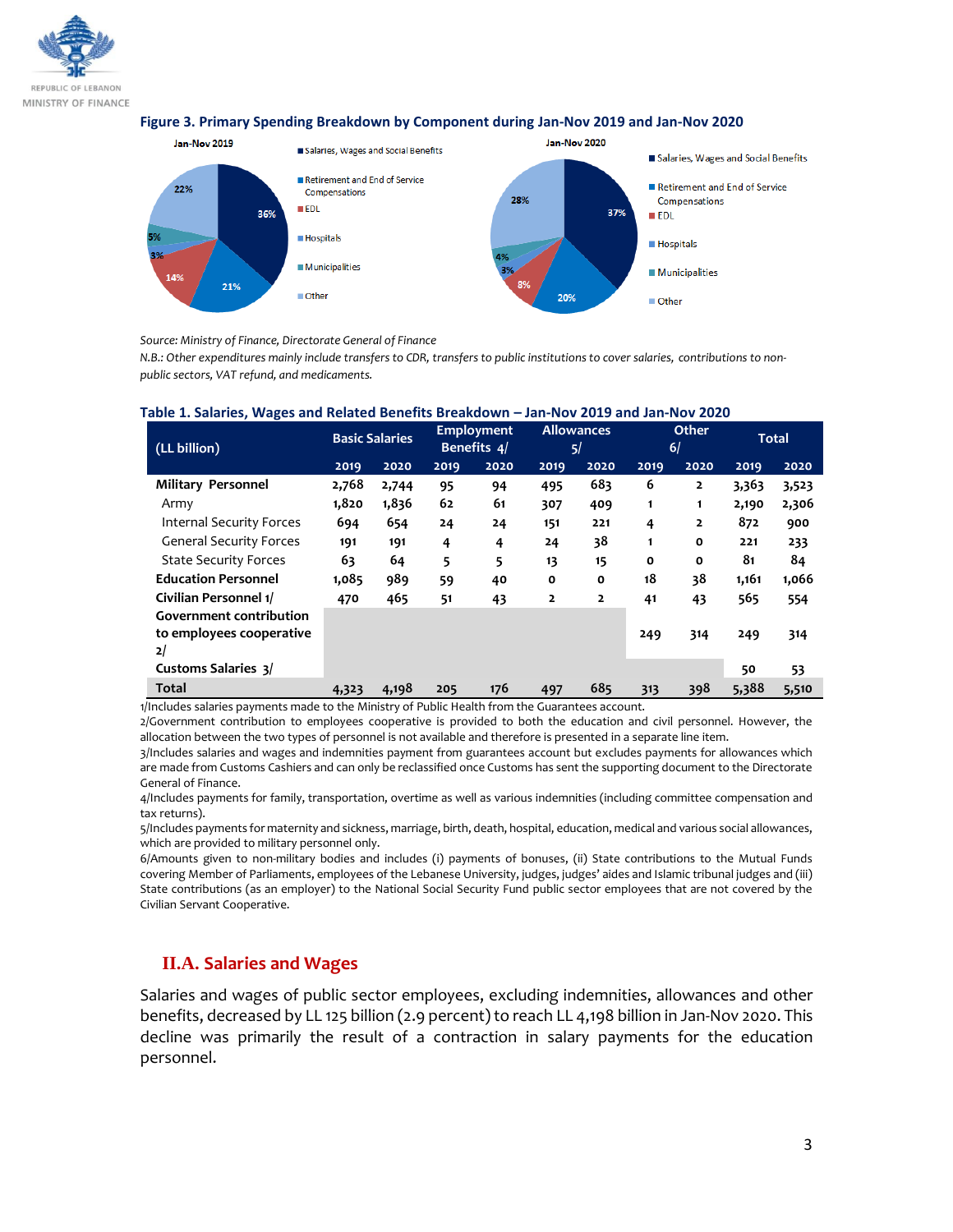

 $\overline{a}$ 

## *II.A.a. Salaries and Wages of Military Personnel*

Salaries and wages of the military personnel slightly decreased by LL 24 billion (0.9 percent) in Jan-Nov 2020 compared to the same period of 2019. This was mainly attributed to a drop in salary payments to the Internal Security Forces by LL 41 billion (5.8 percent) due to a LL 60 billion year-on-year decrease in payments related to the basic salaries partly counterbalanced by an increase of LL 20 billion in payments related to clothing. This was partly offset by a LL 16 billion rise in salary payments for the Army, as the basic salaries paid witnessed an increase of LL 23 billion, while the payments covering trainings abroad dropped by LL 7 billion.

## *II.A.b. Salaries and Wages of Education Personnel*

Salaries and wages of the education personnel significantly decreased by LL 96 billion (8.8 percent) year-on-year and stood at LL 989 billion in Jan-Nov 2020. The drop was due to lower salary payments to (i) contractuals at the Directorate General of Vocational Training by LL 72 billion $^8$ , (ii) permanent personnel at the primary education by LL 28 billion and (iii) trainees at the secondary education by LL 27 billion. This was partly offset by a LL 31 billion rise in salary payments for the permanent personnel at the secondary education.

### *II.A.c. Salaries and Wages of Civilian Personnel*

Salaries and wages to civilian personnel decreased by LL 6 billion (1.2 percent) year-on-year compared to the same period a year earlier, to reach LL 465 billion in Jan-Nov 2020. At the level of the ministries, the Ministry of Foreign Affairs and Emigrants (MoFA) represented the largest wage bill during the covered period, with a share of 18.2 percent of total salaries and wages paid to civilian personnel, followed by the Ministry of Justice (16.1 percent of the total) and the Ministry of Finance (12.0 percent of the total). (*For further details, kindly refer to table 2*)

In details, employees in the Ministry of Public works and transportation witnessed the most notable nominal year-on-year increase in salaries and wages in Jan-Nov 2020 with LL 2.1 billion (8.5 percent). In contrast, the Ministry of Foreign Affairs and Emigrants witnessed the largest drop in salary payments of LL 2.9 billion (3.3 percent) followed by the Ministry of Public Health with a decrease of LL 2.4 billion (9.8 percent).

<sup>&</sup>lt;sup>8</sup> In January 2019, an exceptional payment of LL 48 billion was made to contractuals at the DGVT covering 30 percent of their fees pertaining to the academic year 2017/2018 according to decisions # 221, 222, 243, 244 dated 21/12/2018. Also, a total of LL 152 billion was paid in August 2019 covering 90 percent of the contractuals' fees related to the academic year 2018/2019 as per decisions # 97, 98, 99 & 100 dated 02/08/2019.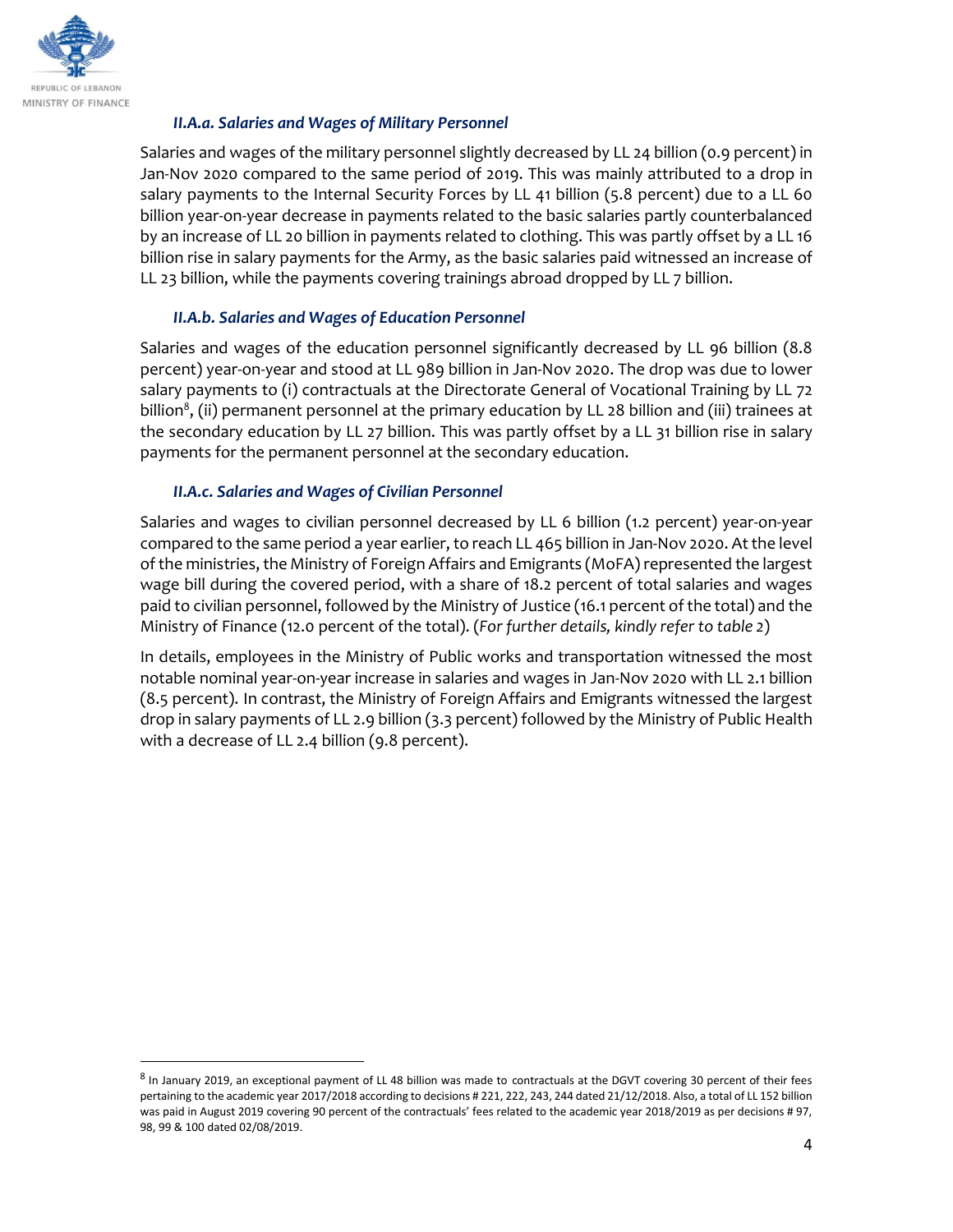

#### **Table 2. Civilian Salaries and Wages Breakdown by Ministry – Jan-Nov 2019 and Jan-Nov 2020**

| (LL million)                                | Jan-Nov | Jan-Nov | % from Total Civilian<br>Personnel in 2020 |  |
|---------------------------------------------|---------|---------|--------------------------------------------|--|
|                                             | 2019    | 2020    |                                            |  |
| Ministry of Foreign Affairs and Emigrants   | 87,303  | 84,409  | 18.2%                                      |  |
| Ministry of Justice                         | 75,089  | 74,859  | 16.1%                                      |  |
| Ministry of Finance                         | 55,606  | 55,986  | 12.0%                                      |  |
| Presidency of the Council of Ministers      | 44,538  | 43,924  | 9.4%                                       |  |
| Parliament                                  | 39,485  | 39,093  | 8.4%                                       |  |
| Ministry of Public Works and Transportation | 24,728  | 26,840  | 5.8%                                       |  |
| Ministry of Agriculture                     | 23,774  | 23,396  | 5.0%                                       |  |
| Ministry of Public Health                   | 24,327  | 21,948  | 4.7%                                       |  |
| Ministry of Interior & Municipalities       | 16,139  | 16,151  | 3.5%                                       |  |
| Ministry of National Defense                | 14,840  | 15,210  | 3.3%                                       |  |
| Other                                       | 64,640  | 63,013  | 13.6%                                      |  |
| <b>Total</b>                                | 470,469 | 421,080 | 100%                                       |  |

*Source: Ministry of Finance, Directorate General of Finance* 

# **II.B. Payment of Allowances**

The cumulative payment of allowances to public sector employees increased significantly by LL 189 billion (38.0 percent) to reach LL 685 billion in Jan-Nov 2020. This hike was mainly due to a LL 101 billion (33.0 percent) rise in allowances paid to the Army reaching LL 409 billion and a LL 70 billion (46.7 percent) increase in allowances disbursed to the Internal Security Forces reaching LL 221 billion by the end of November 2020. In addition, allowances disbursed to the General Security Forces increased by LL 14 billion (56.1 percent) during the covered period to reach LL 38 billion in Jan-Nov 2020.

In details, allowances paid to the Army witnessed a sharp hike of LL 101 billion (33.0 percent) mostly due to a LL 37 billion rise in each of hospital expenses and sickness and maternity expenses.

In addition, allowances paid to the Internal Security Forces increased by LL 70 billion, mainly because of a LL 56 billion rise in hospital expenses, a LL 15 billion increase in sickness and maternity expenses and a LL 7 billion in expenses related to treatments in different medical centers. These increases were partly offset by the drop of LL 11 billion in school indemnities.

Lastly, allowances paid to the General Security Forces rose by LL 14 billion in Jan-Nov 2020 compared to the same period 2019, given a rise in hospital expenses by LL 9 billion along with a LL 7 billion hike in sickness and maternity expenses. These increases were partly offset by the drop of LL 2 billion in school indemnities.

#### **II.C. Government subscription and contributions in the Employees Cooperative**

Payments covering the government subscription and contributions to the Employees Cooperative reached LL 314 billion in Jan-Nov 2020 compared to LL 249 billion a year earlier.